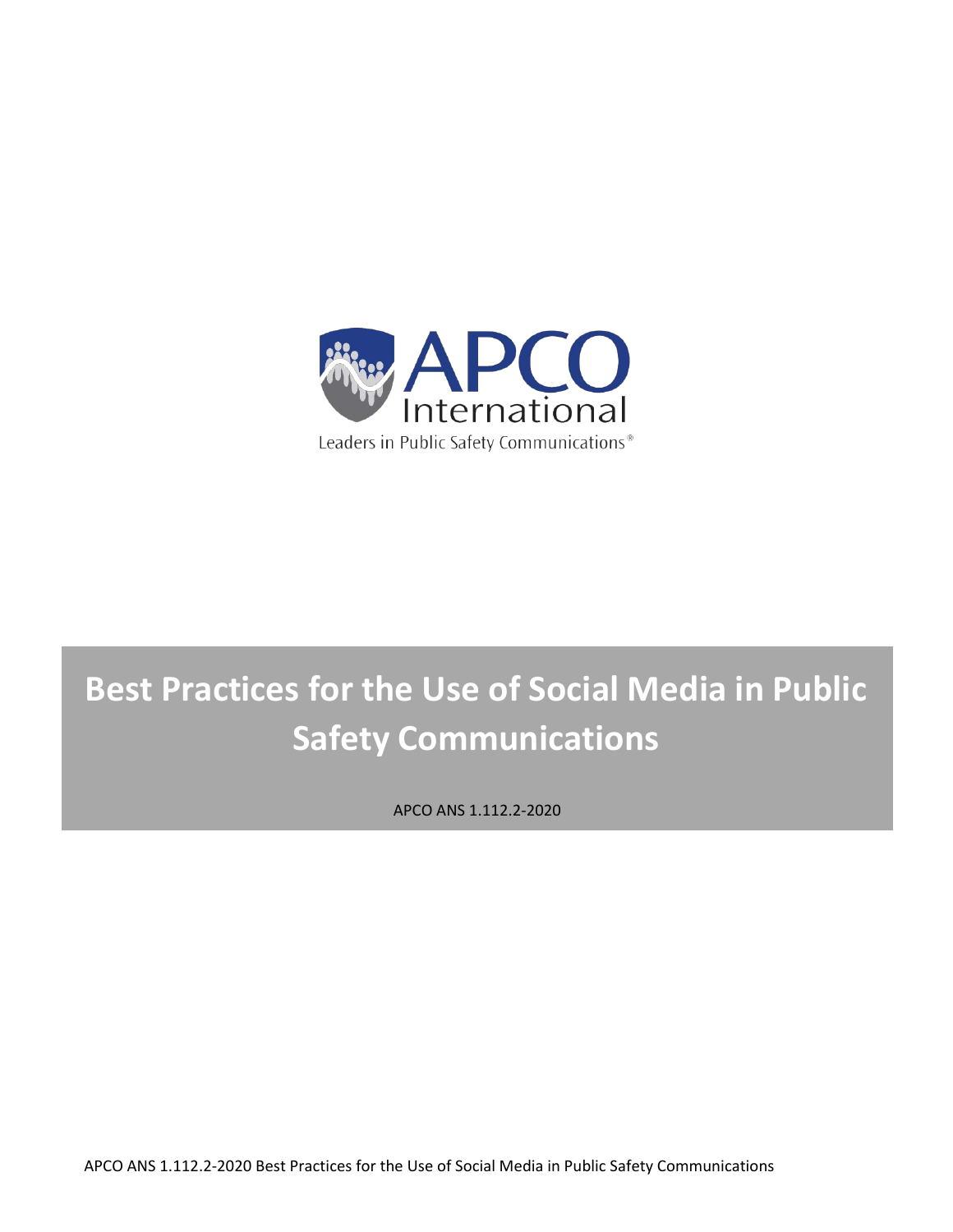

# **TABLE OF CONTENTS**

| 2.1 |  |  |
|-----|--|--|
| 2.2 |  |  |
| 2.3 |  |  |
| 2.4 |  |  |
|     |  |  |
| 3.1 |  |  |
| 3.2 |  |  |
|     |  |  |
| 4.1 |  |  |
| 4.2 |  |  |
| 4.3 |  |  |
| 4.4 |  |  |
| 4.5 |  |  |
| 4.6 |  |  |
|     |  |  |
|     |  |  |
|     |  |  |
|     |  |  |

Copyright ©2020 APCO International | All Rights Reserved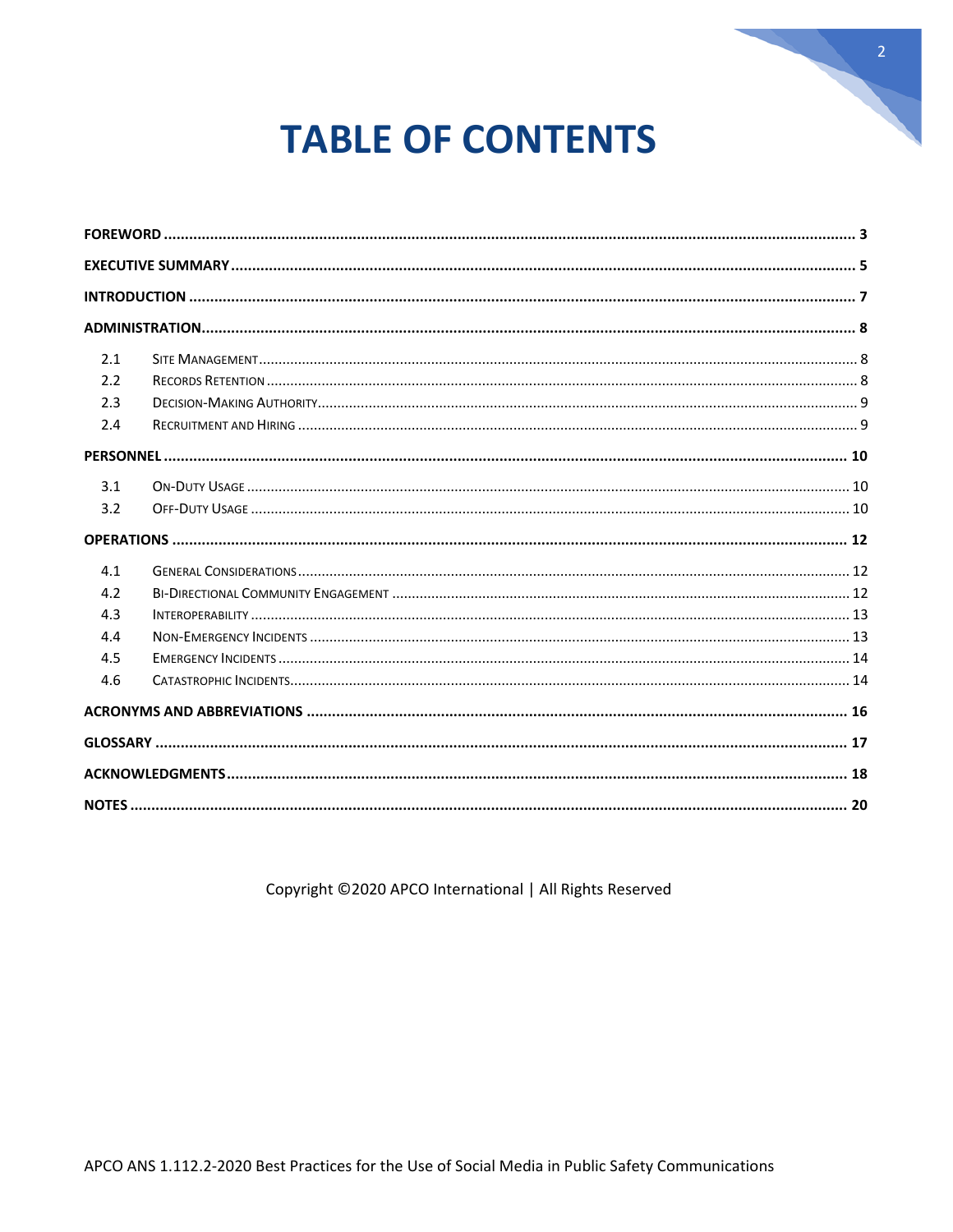### **FOREWORD**

3

<span id="page-2-0"></span>APCO International is the world's largest organization of public safety communications professionals. It serves the needs of public safety communications practitioners worldwide - and the welfare of the general public as a whole - by providing complete expertise, professional development, technical assistance, advocacy and outreach.

**The 2020 - 2021 APCO International Board of Directors:** 

**Margie Moulin, RPL, CPE,** President **Jason Kern, CPE,** First Vice President **Angela R. Bowen, RPL, CPE,** Second Vice President **Tracey Hilburn, RPL ENP** Immediate Past President **Derek K. Poarch**, Ex-Officio

APCO International standards are developed by APCO committees, projects, task forces, work-groups, and collaborative efforts with other organizations coordinated through the APCO International Standards Development Committee (SDC). Members of the committees are not necessarily members of APCO. Members of the SDC are not required to be APCO members. All members of APCO's committees, projects, and task forces are subject matter experts who volunteer and are not compensated by APCO. APCO standards activities are supported by the Communications Center & 9-1-1 Services Department of APCO International.

For more information regarding APCO International and APCO standards please visit: **[www.apcointl.org](http://www.apcointl.org/)**

ISBN: 978-1-943877-38-6

Copywrite ©2020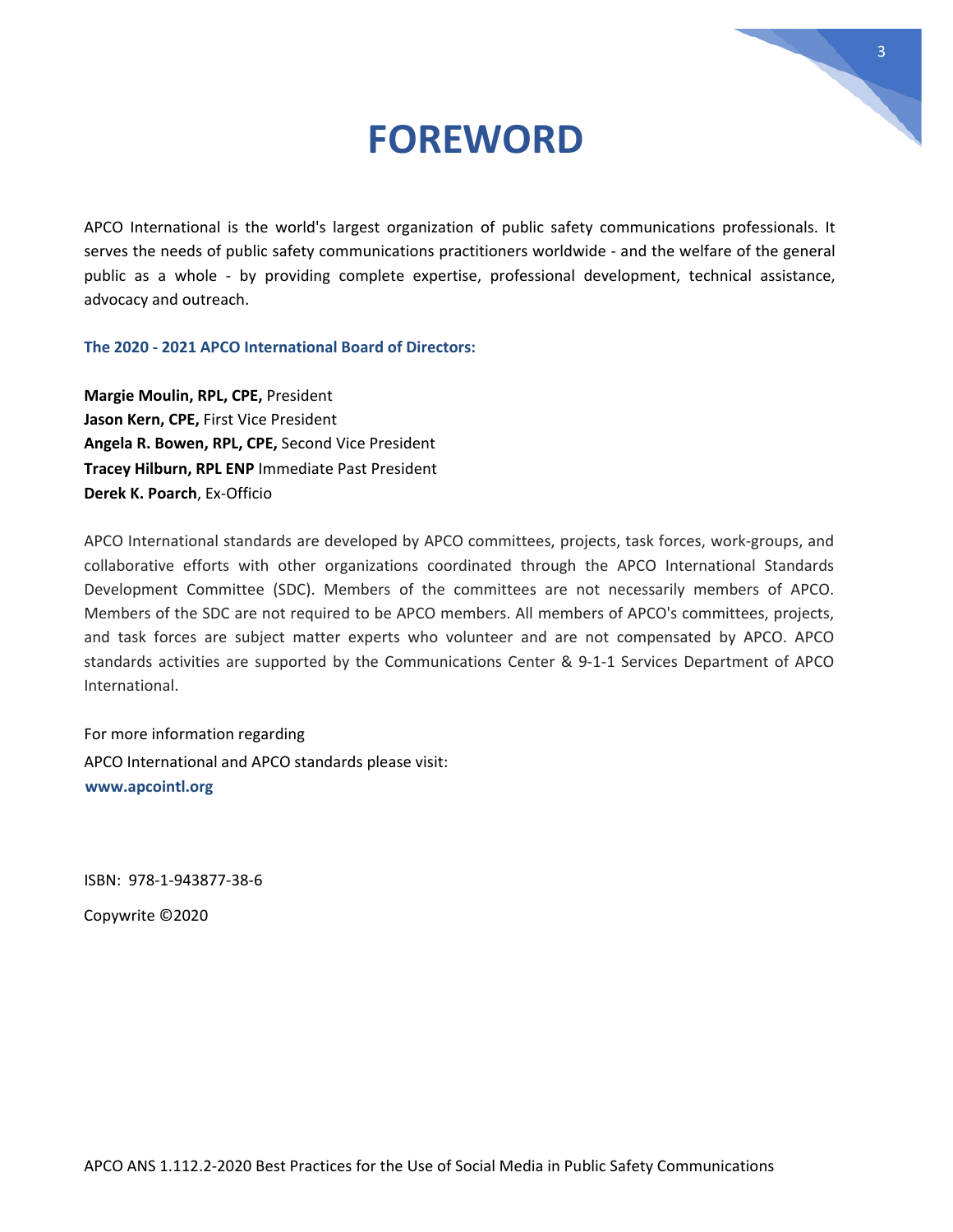APCO American National Standards (ANS) are voluntary consensus standards. Use of any APCO standard is voluntary. All standards are subject to change. APCO ANS are required to be reviewed no later than every five years. The designation of an APCO standard should be reviewed to ensure you have the latest edition of an APCO standard, for example:

APCO ANS 3.101.1-2007 = **1**- Operations, **2**- Technical, **3**-Training APCO ANS 3.101.1-2007 = Unique number identifying the standard APCO ANS 3.101.1-2007 = The edition of the standard, which will increase after each revision APCO ANS 3.101.1-2007 = The year the standard was approved and published, which may change after each revision.

The latest edition of an APCO standard cancels and replaces older versions of the APCO standard. Comments regarding APCO standards are accepted any time and can be submitted to [apcostandards@apcointl.org,](mailto:apcostandards@apcointl.org) if the comment includes a recommended change, it is requested to accompany the change with supporting material. If you have a question regarding any portion of the standard, including interpretation, APCO will respond to your request following its policies and procedures. ANSI does not interpret APCO standards; they will forward the request to APCO.

APCO International adheres to ANSI's Patent Policy. Neither APCO nor ANSI is responsible for identifying patents for which a license may be required by an American National Standard or for conducting inquiries into the legal validity or scope of any patents brought to their attention.

No position is taken with respect to the existence or validity of any patent rights within this standard. APCO is the sole entity that may authorize the use of trademarks, certification marks, or other designations to indicate compliance with this standard.

Permission must be obtained to reproduce any portion of this standard and can be obtained by contacting APCO International's Communications Center & 9-1-1 Services Department. Requests for information, interpretations, and/or comments on any APCO standards should be submitted in writing addressed to:

#### **APCO Standards Program Manager, Communications Center & 9-1-1 Services**

APCO International 351 N. Williamson Blvd Daytona Beach, FL 32114 USA apcostandards@apcointl.org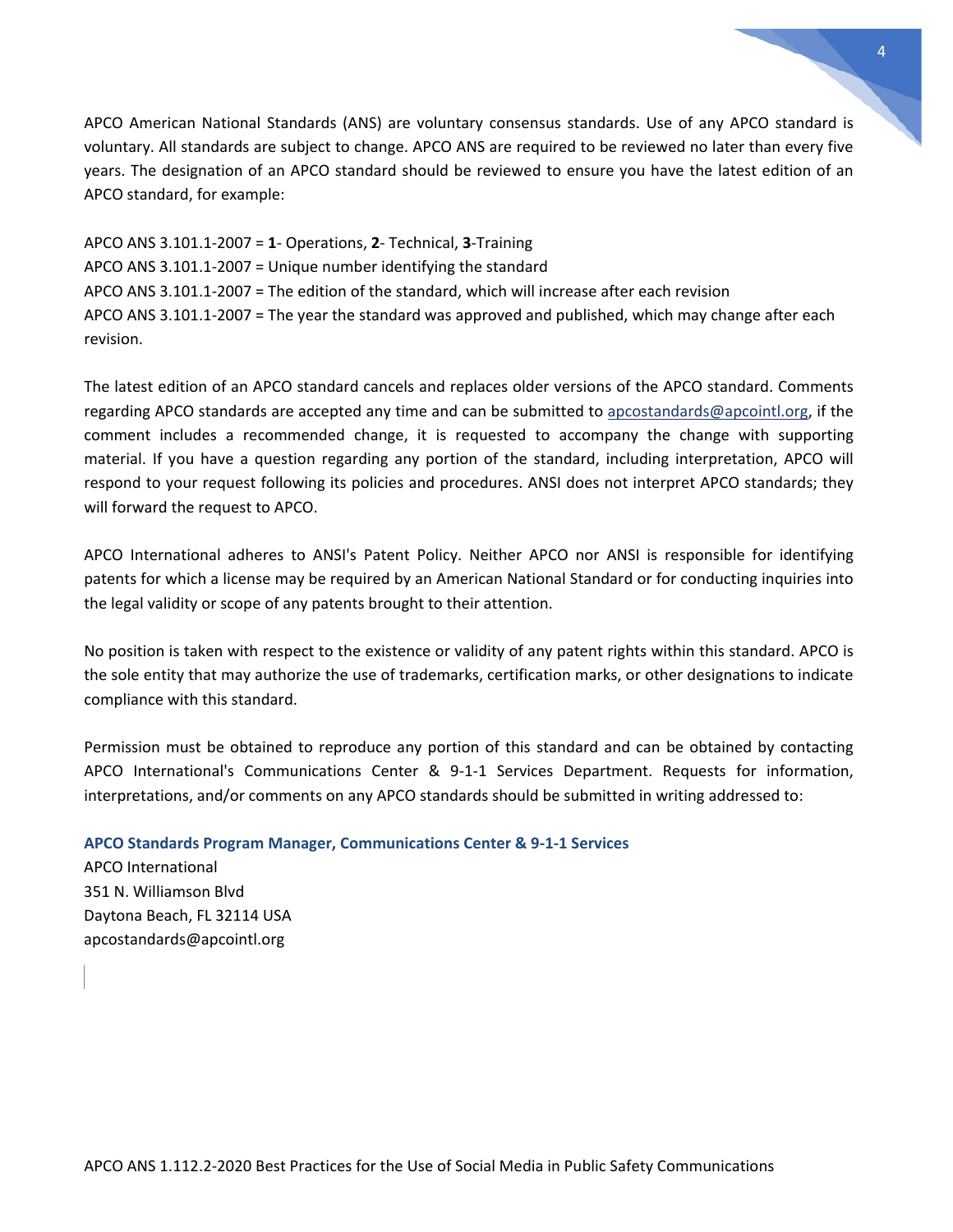# **EXECUTIVE SUMMARY**

<span id="page-4-0"></span>There are an estimated 2.65 billion social media users globally as of 2019. This number provides a glimpse of the volume and layers of communication occurring in our communities, organizations and Emergency Communications Centers (ECCs). Both opportunity and responsibility exists for decision makers and leaders exploring how to manage social media in the ECC.

Recent disasters highlight the public's use of social media when the 9-1-1 system was overwhelmed. Following Hurricane Harvey in 2017, Vice Admiral Sandra Stosz of the United States Coast Guard stated, "That's how we rescued the 11,000 people, leaning in on how the public was self-selecting to use social media, because they couldn't get through on 9-1-1 calls." This demonstrates that the public will seek out alternative communication channels to contact emergency services, even if it is not an official public safety-sanctioned platform. Even if the ECC is not prepared.

A survey by the American Red Cross found one in five respondents would attempt to notify emergency responders through email, websites or social media if they were unable to reach 9-1-1. Further, if citizens knew of someone else seeking help, 44% would post a request on their social network for someone else to contact authorities on a friend's behalf; 35% would ask for help directly on an agency's Facebook page; 28% would send a direct Twitter message to emergency responders. Of these same respondents, 74% stated they expected an emergency response in less than an hour following their tweet or Facebook post.

This study introduces a difficult, even unknown, public expectation of public safety agencies and ECCs. It also serves as a warning that ECCs must prepare for these possibilities prior to a disaster and/or consider incorporating social media as an operational tool in their daily workflow prior to a disaster.

This standard was revised to address the evolution and contemporary issues of social media impacting ECCs. Next generation 9-1-1, emerging technologies and the ubiquitous use of social media require standards for the use and management of social media in the ECC. Agency operational policies and procedures can then be created based on the individual needs of each public safety agency.

This working group of emergency communications professionals from various agency sizes and communications disciplines from across the nation came together to address this need. The following standard covers social media usage such as:

- Agency site management the social media capabilities of a public safety agency
- Personnel usage both on and off duty while employed with a public safety agency
- Community engagement as an educational and informational tool
- Operations as an emergency and non-emergency reporting tool
- Interoperability  $-$  interfacing with other agencies

The following foundational policies and procedures are based on what is known today and strived to account for the fast pace evolution of technology. It cannot anticipate all future technology advancements or cultural nuances in the use of the technology and its impact on the ECC. Leaders are encouraged to remain contemporary, aware and flexible with technology changes, and be mindful of the liability associated with the associated potential changes.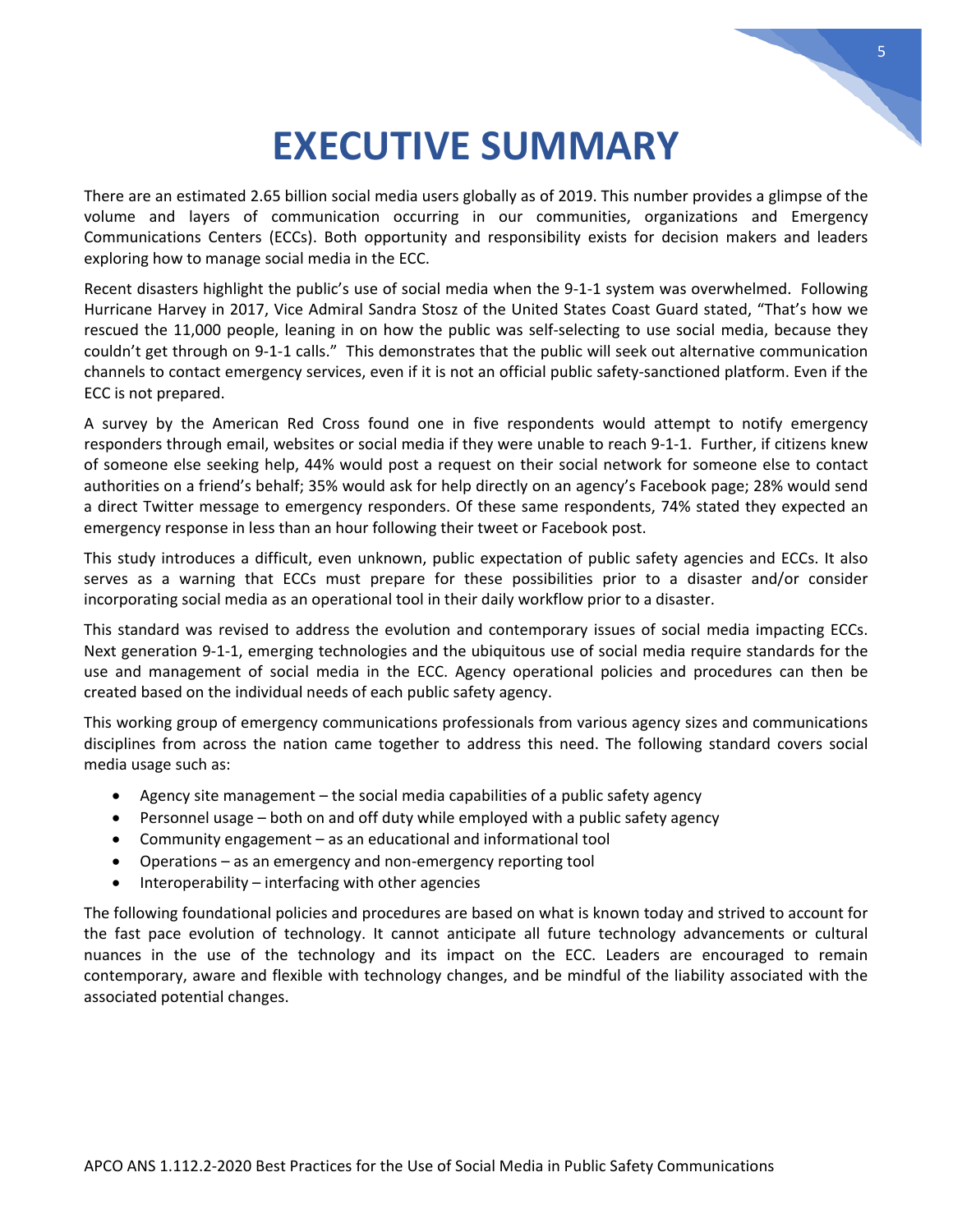

Related, but not included in this standard, are auxiliary standards such as:

- Cybersecurity Standard
- Cybersecurity Training Standard
- Public Safety Communications Center Key Performance Indicator Standard
- Next Generation Standard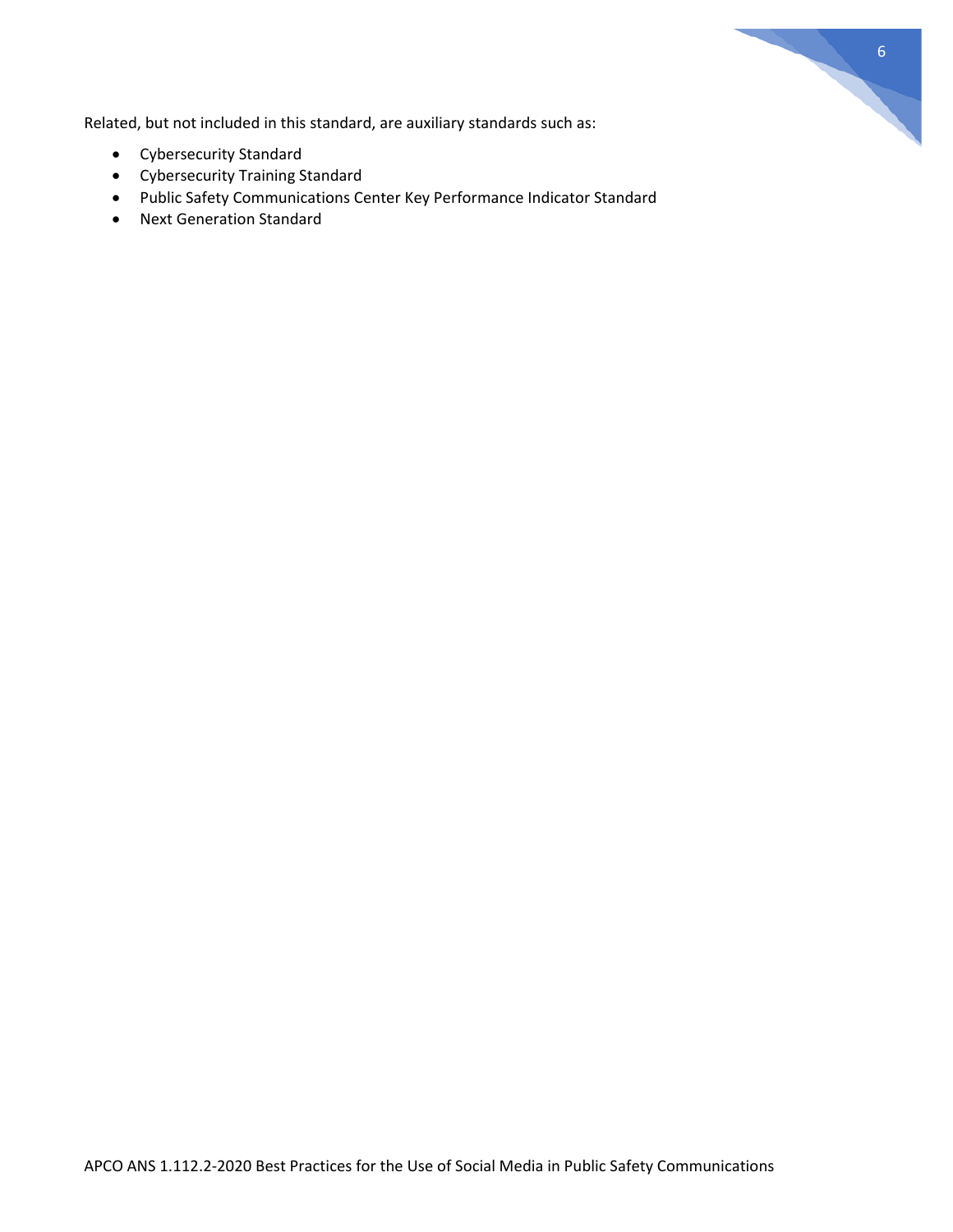

Chapter One

# **INTRODUCTION**

### <span id="page-6-0"></span>**SCOPE**

Social media can be an effective communication tool for agencies. The purpose of this standard is to provide a consistent foundation for agencies to develop policies and procedures. This standard recognizes the need for each agency to customize specific policies and procedures to their environment to meet their agency's needs and to protect themselves from liability. Regardless if an agency elects not to use social media in the operational response, proper operational procedures should be developed and appropriately communicated for both official and personal use of social media.

Guidelines for agency employees should be provided in order to warn employees of the potential impact their personal accounts may have on their agency, public trust, or credibility.

Social media also has the potential to be a significant risk to effective communications and data privacy. This standard is intended to minimize some of those potential risks.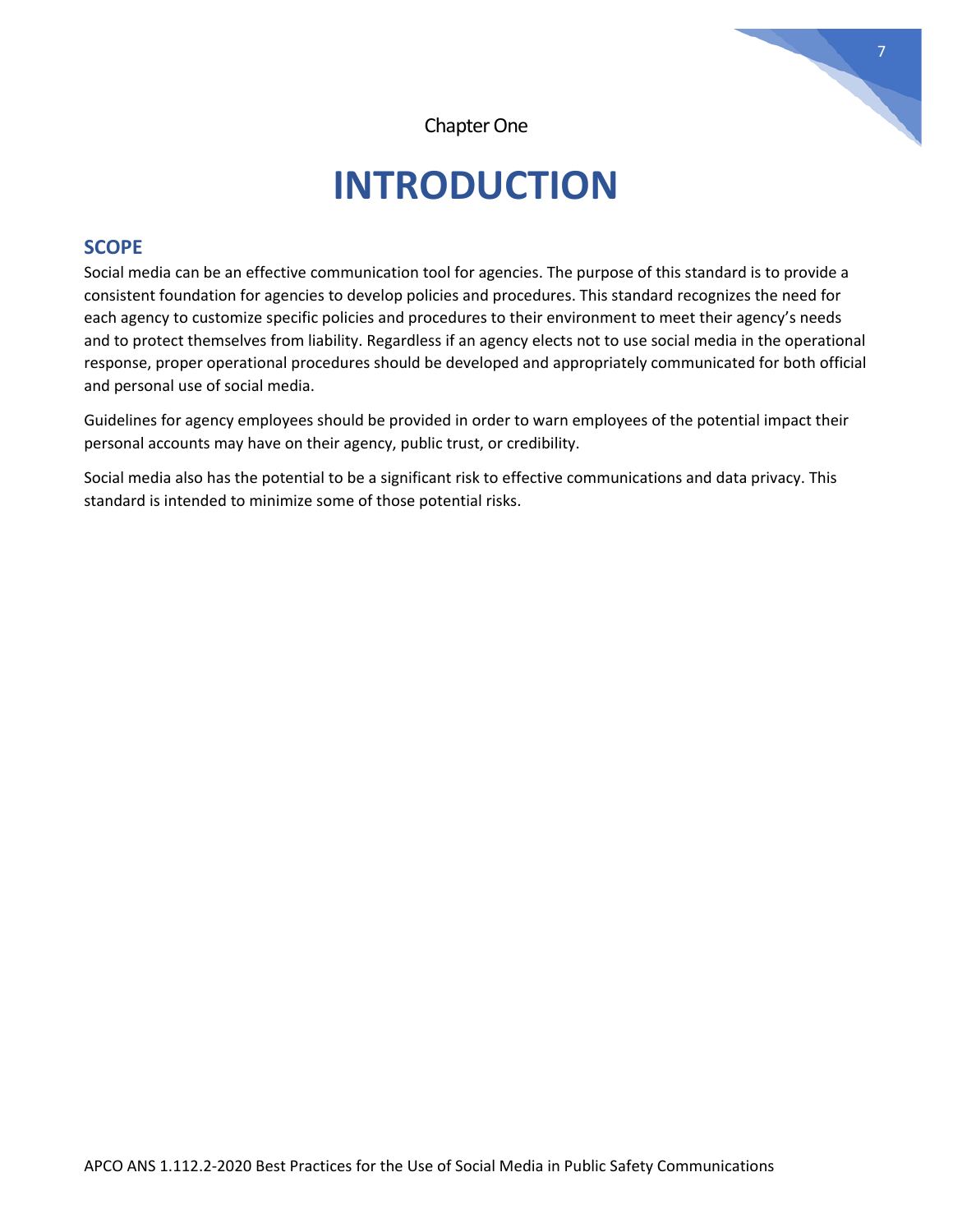

# **Administration**

### <span id="page-7-0"></span>**SCOPE**

Social media can be an effective tool for reaching out to a broad audience. Agencies should create policies addressing the administrative functions such as site management, records retention, information release authority, and the use of social media for recruitment and hiring.

### <span id="page-7-1"></span>**2.1 Site Management**

- 2.1.1 Agencies should prominently display their capabilities of social media monitoring for citizens reporting emergencies or non-emergencies.
- 2.1.2 Agencies should provide alternatives for reporting both emergencies and nonemergencies.
	- 2.1.2.1 Example: "This site/page is monitored 24/7/365 by [agency name] for the reporting of non-emergencies only. If you would like to report a non-emergency by phone, dial [agency non-emergency phone number]. Dial 9-1-1 to report emergencies."
- 2.1.3 Any official agency-sponsored social media site or page should be clearly identified with the following phrase: "Official social media site of 'agency name."
- 2.1.4 Agencies should place a disclaimer on the site indicating that information included in posts and originating device identification information are subject to public record and shall be recorded and archived.

### <span id="page-7-2"></span>**2.2 Records Retention**

- 2.2.1 Agencies should record and archive for historical and legal purposes any information posted and received through social media sites.
- 2.2.2 As with 9-1-1 calls, agencies should determine what and how to record and archive information received through social media. All management of received information shall comply with local, state, and federal laws, while maintaining an orderly and efficient flow of data.
	- 2.2.2.1 Commercial social media tools are available for recording information from social sites (Ex: Buffer, Sprinklr, GovQA, etc.).
- 2.2.3 Consideration by the agency should be taken regarding the creation and control of digital images taken by agency personnel to protect the privacy rights of personnel, patients, and the public.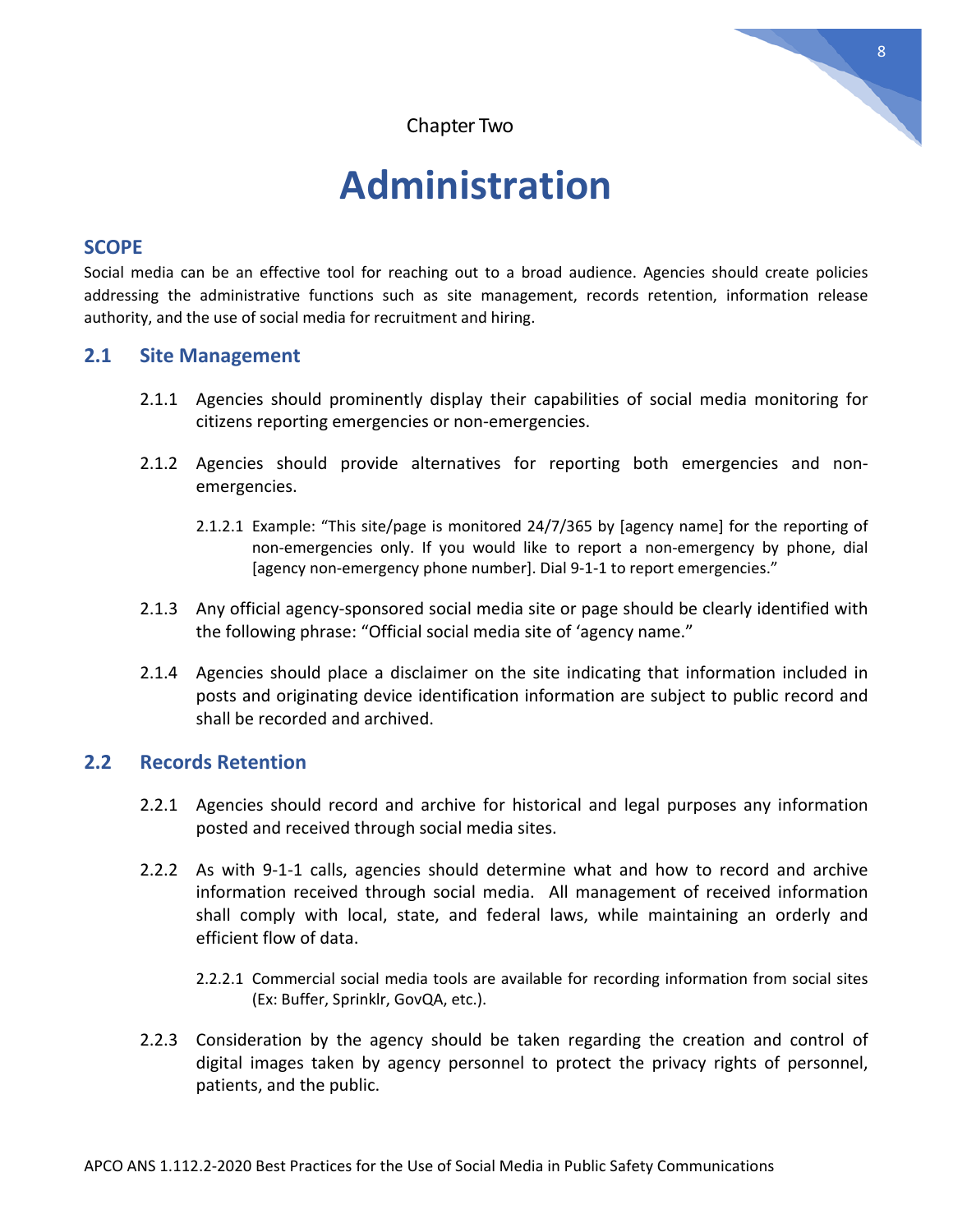- 2.2.3.1 Agencies should define appropriate types of images taken to include: photographs, video recordings, or electronic files containing graphic images.
- 2.2.3.2 Agencies should develop policies that address approved devices to capture images during an incident to include helmet cams, dash cams, and drone footage.

#### <span id="page-8-0"></span>**2.3 Decision-Making Authority**

- 2.3.1 Agencies should have protocols identifying when social media will be used to communicate with the public.
- 2.3.2 Agencies should designate a minimum of two people who are responsible for updating, reviewing, and determining what information is posted on the site. The agency should also identify backup personnel for times the designated personnel are not available.
- 2.3.3 Agencies shall designate who is responsible for social media communications, and an approval chain of command for any external messages.

### <span id="page-8-1"></span>**2.4 Recruitment and Hiring**

2.4.1 Agencies should consider using social media as a tool for recruitment and hiring.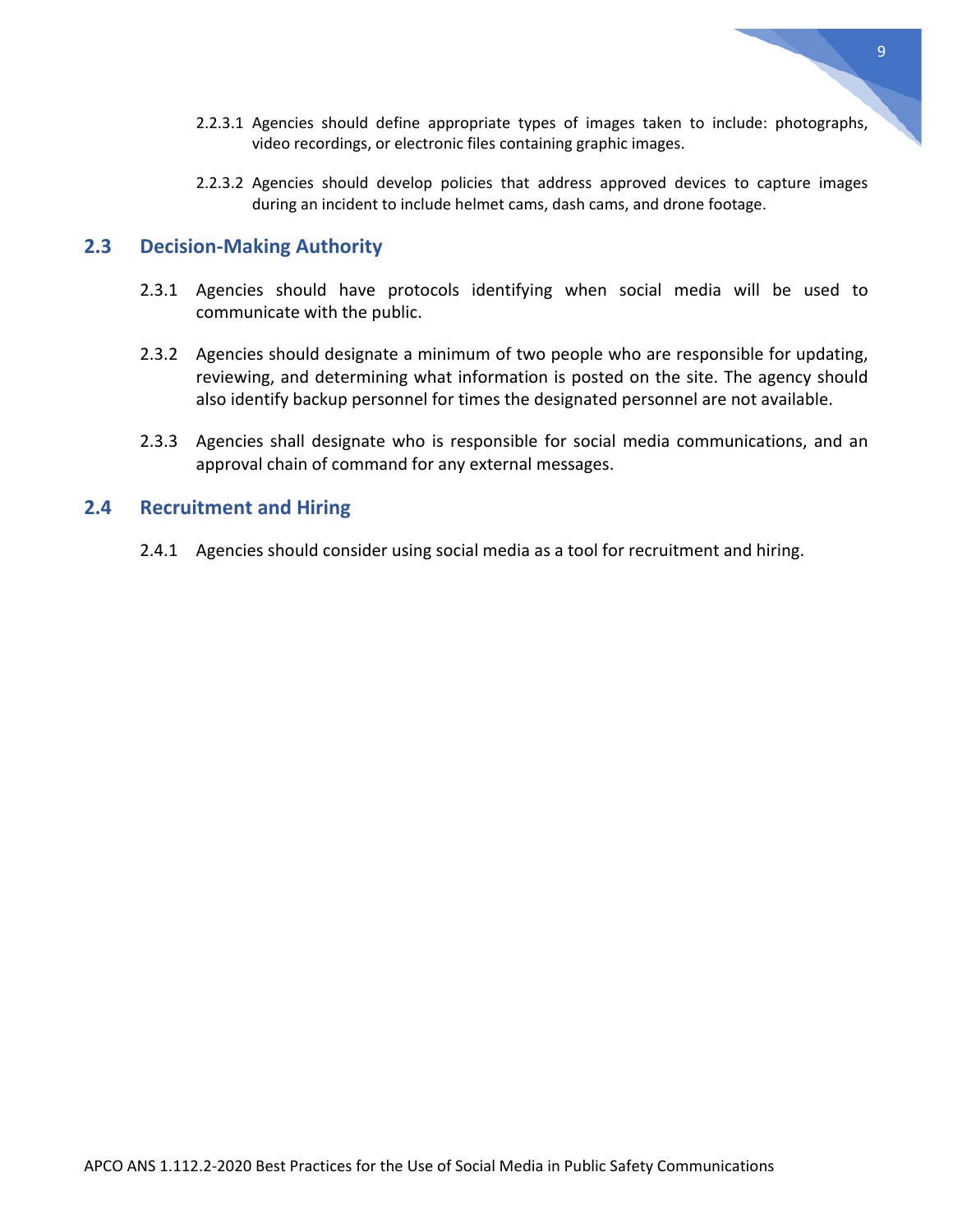Chapter Three

# **Personnel**

#### <span id="page-9-0"></span>**SCOPE**

Social media is used worldwide. Sharing information, observations, and perspective is a social norm through online platforms while on duty and off duty. Public safety employees' personal and professional social media actions shall be in accordance with their agency's mission statement, vision statement and/or code of ethics.

### **3.1 On-Duty Usage**

- <span id="page-9-1"></span>3.1.1 Agencies shall prohibit on-duty use from interfering or distracting from job performance and requirements.
- 3.1.2 Agencies shall develop policies addressing the release of information.
- 3.1.3 Agencies should have policy and/or procedures for training the employees in the proper use of social media to adhere to the agency's mission statement, vision statement, and/or code of ethics.
	- 3.1.3.1 Agencies should have training materials and testing methodology in order to demonstrate proficiency on the agency's established social media protocols.
	- 3.1.3.2 Employee training should include a review of the agency's standards of conduct pertaining to social media.
- 3.1.4 Agencies should work with their Human Resources and/or hiring departments to develop a policy on using social media for investigative purposes during pre-hire background checks.

### <span id="page-9-2"></span>**3.2 Off-Duty Usage**

- 3.2.1 Agencies should have policies addressing employee employment identification on personal social media.
- 3.2.2 Agencies should develop protocols for employees addressing what information is permissible to share on employees' personal page, agency page, and other online platforms.
- 3.2.3 Employees should not release any media such as pictures, video, and audio recordings, obtained during the performance of an employee's duties, agency-related activities, and any agency responder activities unless prior approval is obtained within the agency's policies.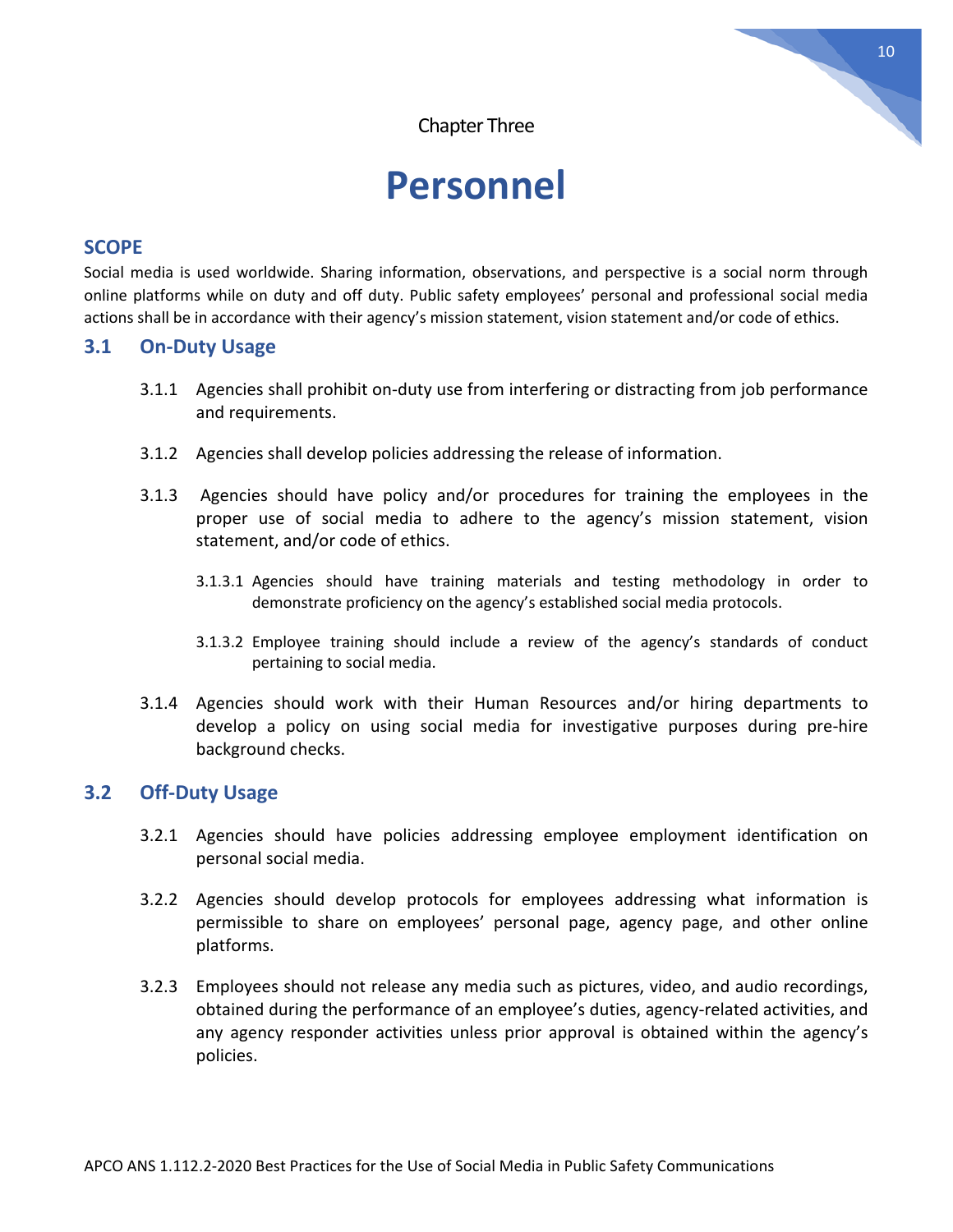- 
- APCO ANS 1.112.2-2020 Best Practices for the Use of Social Media in Public Safety Communications
- 3.2.4 Agencies shall have a policy regarding the posting of photographs and/or videos of employees and/or coworkers in uniform without the coworker and/or employer's permission.
- 3.2.5 The employee shall not violate agency or Human Resource policies such as harassment, bullying or retaliatory statements using online platforms, photographs, and/or videos.
- 3.2.6 Policies addressing the violation of established protocols should be addressed by agencies.
- 3.2.7 Employees shall not create duplicate or unauthorized agency pages or accounts.
- 3.2.8 Agency policies should address sharing or commenting on controversial information involving the agency or agency partners.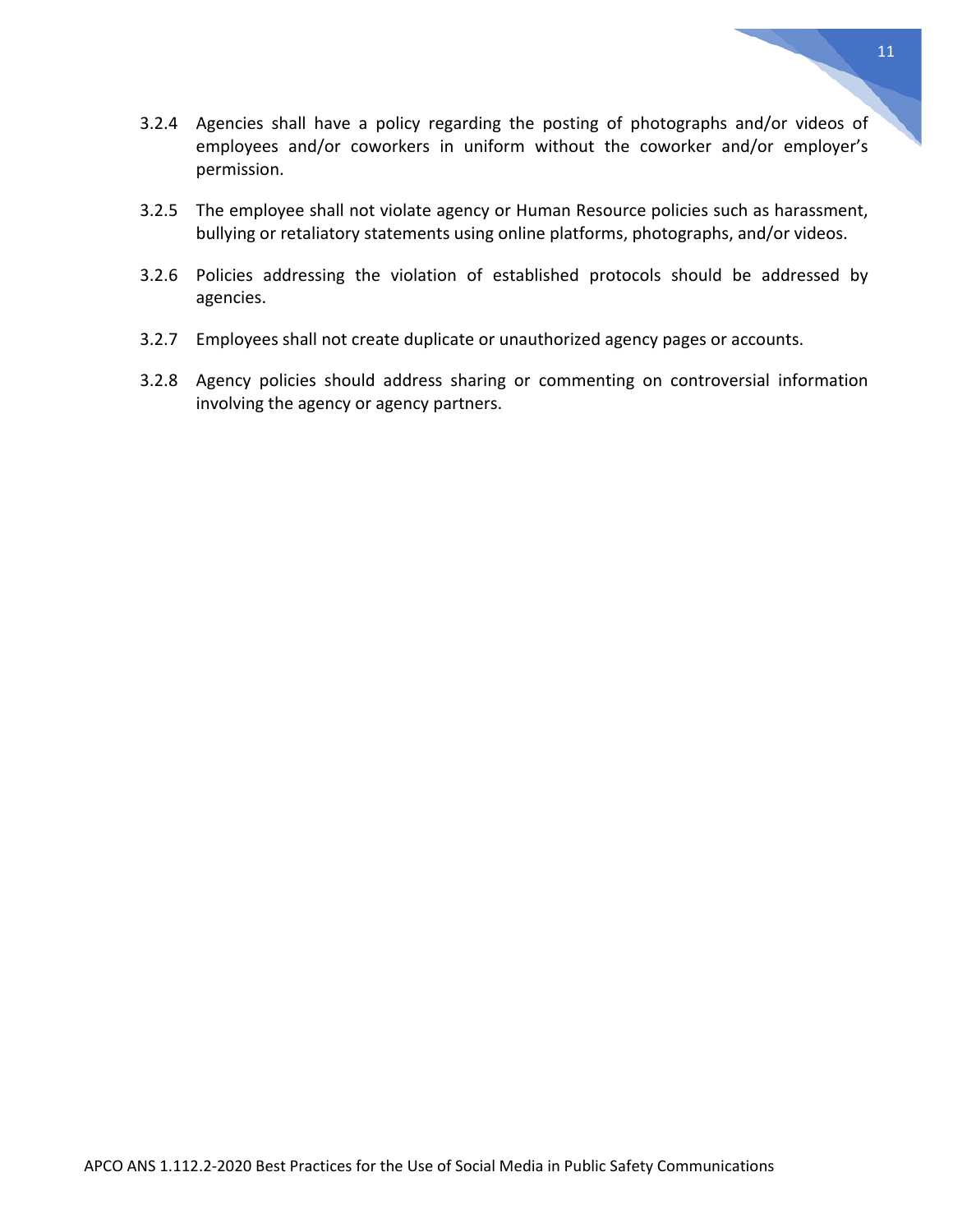Chapter Four

# **Operations**

### <span id="page-11-0"></span>**SCOPE**

Agencies using social media for citizens to request emergency or non-emergency calls for service should create policy and/or procedure(s). This chapter provides guidance in creating policies related to operational reporting to public safety. Agencies should clearly communicate the operational reporting abilities offered to their communities.

### **4.1 General Considerations**

- <span id="page-11-1"></span>4.1.1 Agencies shall promote the use of dialing 9-1-1 as the primary means for the reporting of emergencies.
	- 4.1.1.1 Agencies should define and provide examples of what constitutes an emergency or nonemergency within their local jurisdiction.
- 4.1.2 Agencies should define rules about what pictures and/or video are appropriate to send through social media reporting from the public.
- 4.1.3 Agencies should develop policies covering the use of any abbreviations, jargon, slang, local references and colloquialisms.
- 4.1.4 Agencies should develop policies that address social media access and usage by the agency's ECC employees during an incident for research and investigation.
	- 4.1.4.1 Agencies should incorporate a policy for a quality assurance process to review employees' social media work performance.
	- 4.1.4.2 Agencies should address how to validate sources of information before acting on it.
- 4.1.5 Agencies using social media as an operational reporting tool should include social media in their Continuity of Operations Plan (COOP).
- 4.1.6 In order to ensure the ECC is able to maintain life safety operations efficiently, agencies should develop a policy regarding the use of social media and posting public information after an incident has been completed or for ongoing investigations to include:
	- 4.1.6.1 The resolution of the incident and key contacts for additional information or questions.
	- 4.1.6.2 Updates and direction on who to contact after the incident for additional information, or to provide information for ongoing investigations.

### <span id="page-11-2"></span>**4.2 Bi-Directional Community Engagement**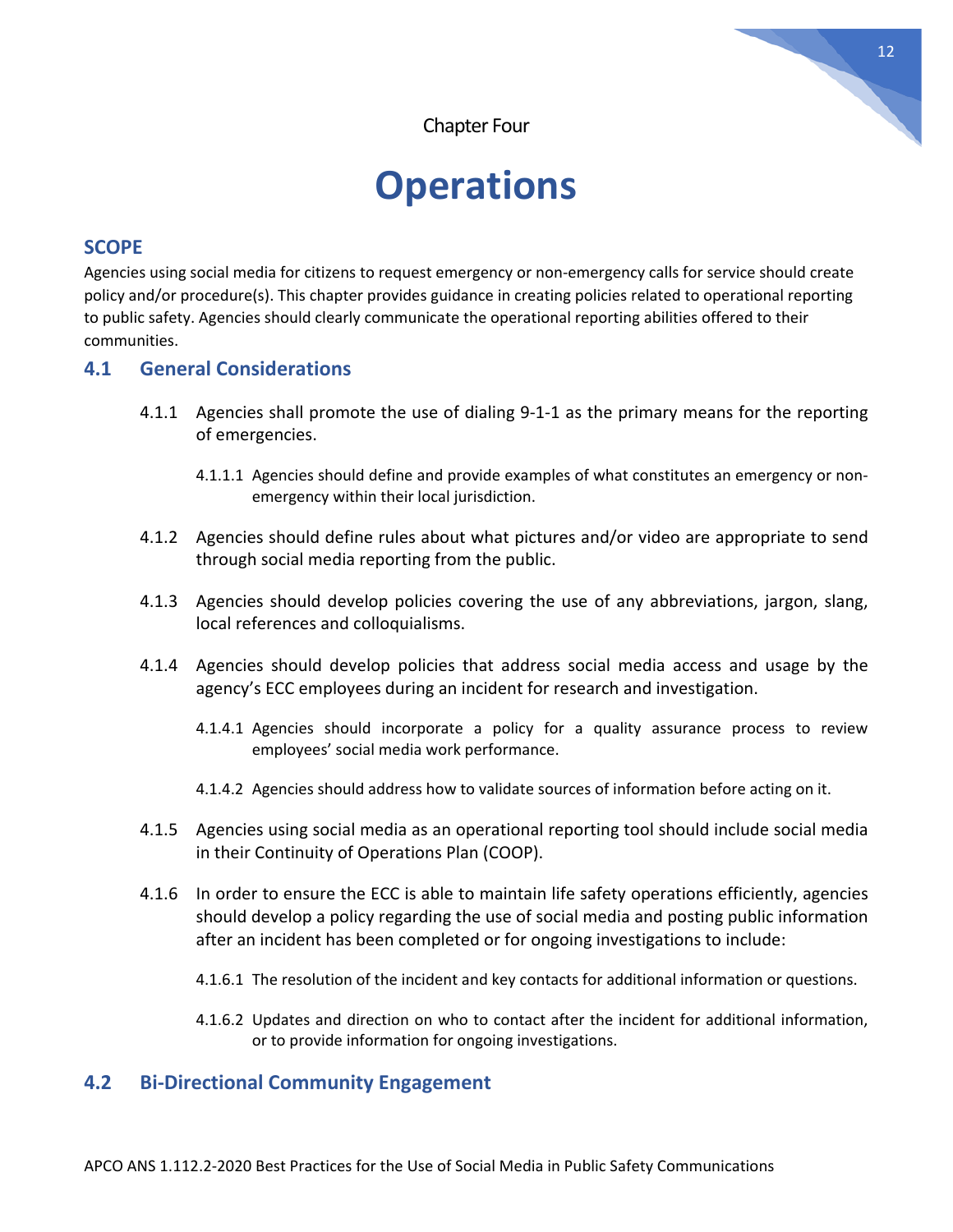- 4.2.1 Information shared with the community should not compromise public safety, officer safety, or potential investigations.
- 4.2.2 Agencies should consider when to use social media for community notifications regarding in-progress incidents.
- 4.2.3 Social media should be considered for public education.
	- 4.2.3.1 Examples: When to change smoke detector batteries, when to call 9-1-1, AMBER Alerts, community safety events and other public events.
- 4.2.4 Agencies should encourage the public to sign up to receive notifications, when available.
- 4.2.5 Agencies should develop policies for monitoring and responding to social media posts from citizens during an emergency. Agencies must recognize citizens expect immediate information. If agencies do not provide the needed information, the public will seek it from other sources.

#### <span id="page-12-0"></span>**4.3 Interoperability**

- 4.3.1 Any content or communications regarding in-progress incidents and/or open and active investigations should be done by the agency-designated decision maker.
- 4.3.2 Agencies should develop procedures for interfacing with fusion centers or other entities to eliminate overlap in responsibilities or public communication.
- 4.3.3 Consolidated 9-1-1 ECCs shall work with the agencies for which they dispatch to ensure that a consistent message is relayed to citizens to ensure an understanding of where and how to request assistance from their agency.
- 4.3.4 Agencies shall have social media site procedures for handling emergencies and nonemergencies reported by non-English or other customers that need additional translation services.
- 4.3.5 Agencies should consider preplanning with their surrounding agencies regarding social media policy, practices, and any impact on operational response during a major event.

#### <span id="page-12-1"></span>**4.4 Non-Emergency Incidents**

- 4.4.1 Agencies should establish policies around the use of research and investigation information obtained during an incident.
	- 4.4.1.1 Examples: Locating next of kin, witnesses to a crime, additional details about an incident or suspect.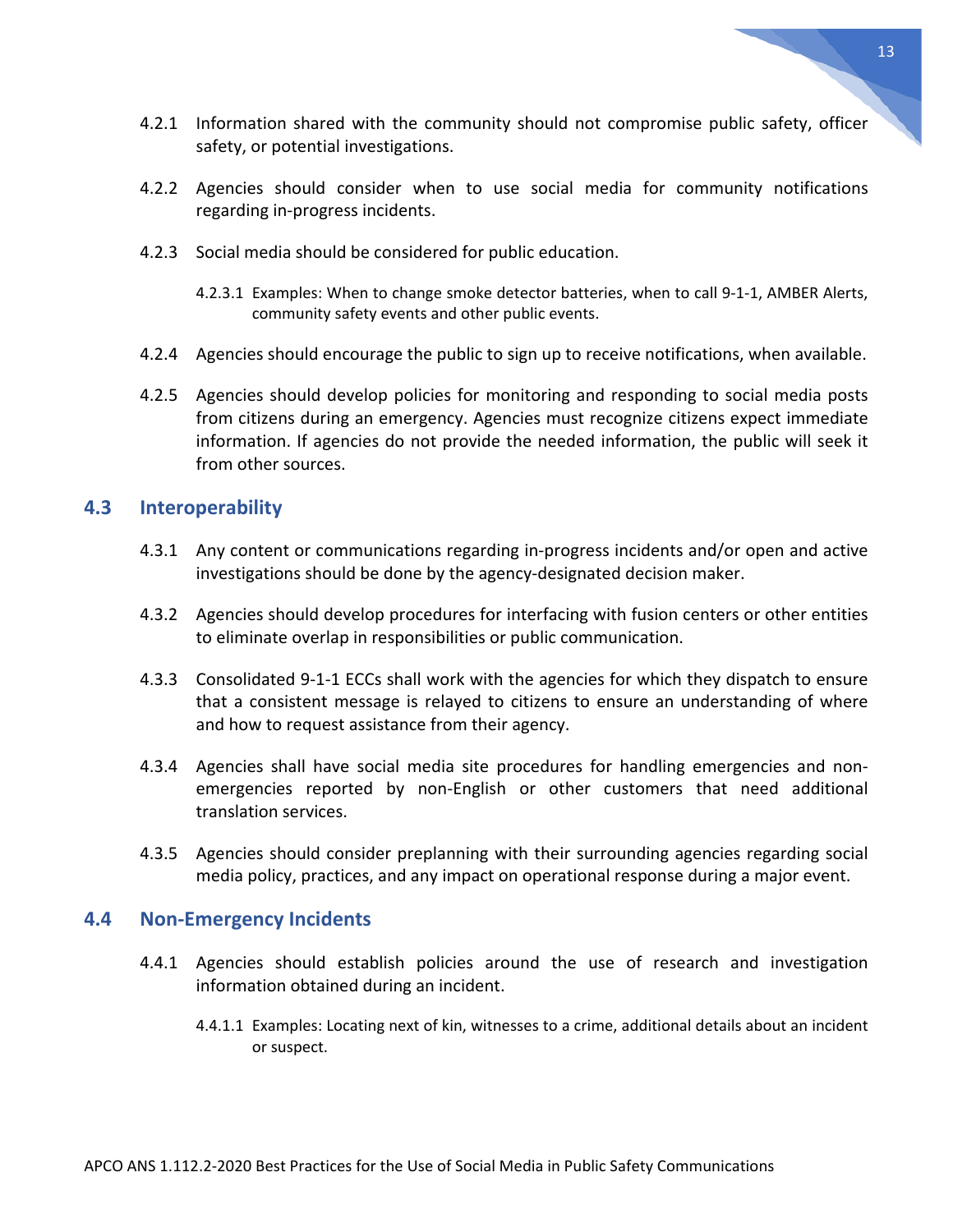4.4.2 Agencies should consider having policy and/or procedures addressing additional nonemergency social media usage, such as real-time community notifications (i.e. road closures, water main breaks), and for situational awareness (i.e. school threat notifications).

#### <span id="page-13-0"></span>**4.5 Emergency Incidents**

- 4.5.1 Social media can be a tool to provide information to the public and to receive information from the public during and following emergency incidents, to include large scale, multi-jurisdictional, and multi-day events. If an agency is going to take advantage of this tool, policies and/or procedures shall be in place to identify how that will occur.
- 4.5.2 Agencies shall promote the use of dialing 9-1-1 as the primary means for the reporting of emergencies.
- 4.5.3 Agencies shall consider and promote messaging when they are unable to monitor social media due to a significant increase in call volume.
- 4.5.4 Agencies should consider pre-planning with their surrounding agencies regarding social media policy, practices, and any impact on the operational response during an emergency incident.
- 4.5.5 Agencies should develop policies for monitoring and responding to social media posts from citizens during an emergency. Agencies must recognize citizens expect immediate information. If agencies do not provide the needed information, the public will seek it from other sources.
- 4.5.6 Any release of information or public communications regarding the incident should follow the agency's designated decision making policies.

### <span id="page-13-1"></span>**4.6 Catastrophic Incidents**

- 4.6.1 Social media can be a tool to provide information to the public and to receive information from the public during and following catastrophic incidents, to include large scale, multi-jurisdictional, and events with an extended duration. If an agency is going to take advantage of this tool, policies and/or procedures shall be in place to identify how that will occur.
- 4.6.2 Agencies shall promote the use of dialing 9-1-1 as the primary means for the reporting of emergencies.
- 4.6.3 Agencies shall consider and promote messaging when they are unable to monitor social media due to a significant increase in call volume.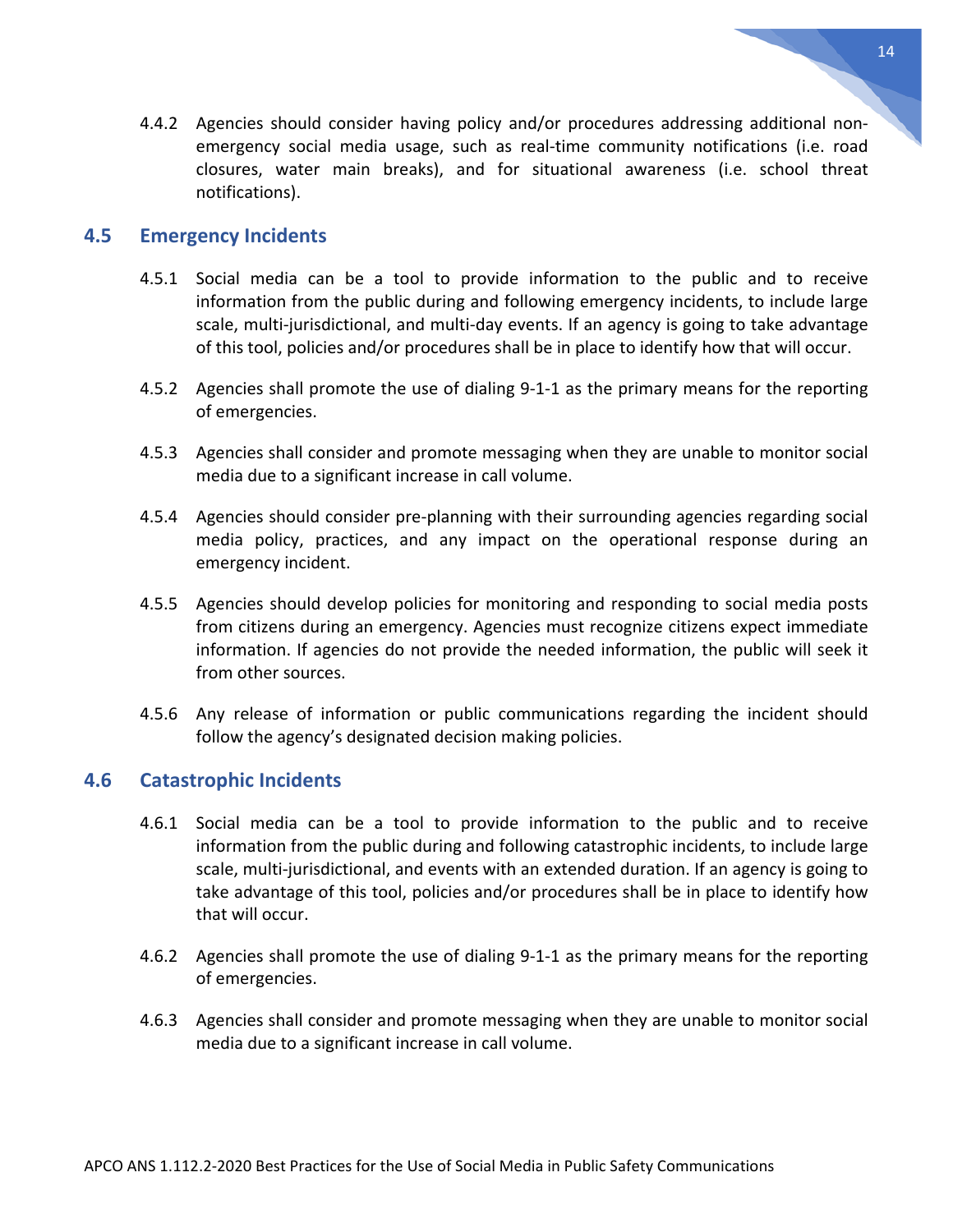APCO ANS 1.112.2-2020 Best Practices for the Use of Social Media in Public Safety Communications

- 4.6.4 Agencies should consider pre-planning with their surrounding agencies regarding social media policy, practices, and any impact on the operational response during an emergency incident.
- 4.6.5 Agencies should develop policies for monitoring and responding to social media posts from citizens during an emergency. Agencies must recognize citizens expect immediate information. If agencies do not provide the needed information, the public will seek it from other sources.
- 4.6.6 Any release of information or public communications regarding the incident should follow the agency's designated decision making policies.
- <span id="page-14-0"></span>4.6.7 Agencies should consider back-up plans to incorporate aid within their COOP plan to manage social media reporting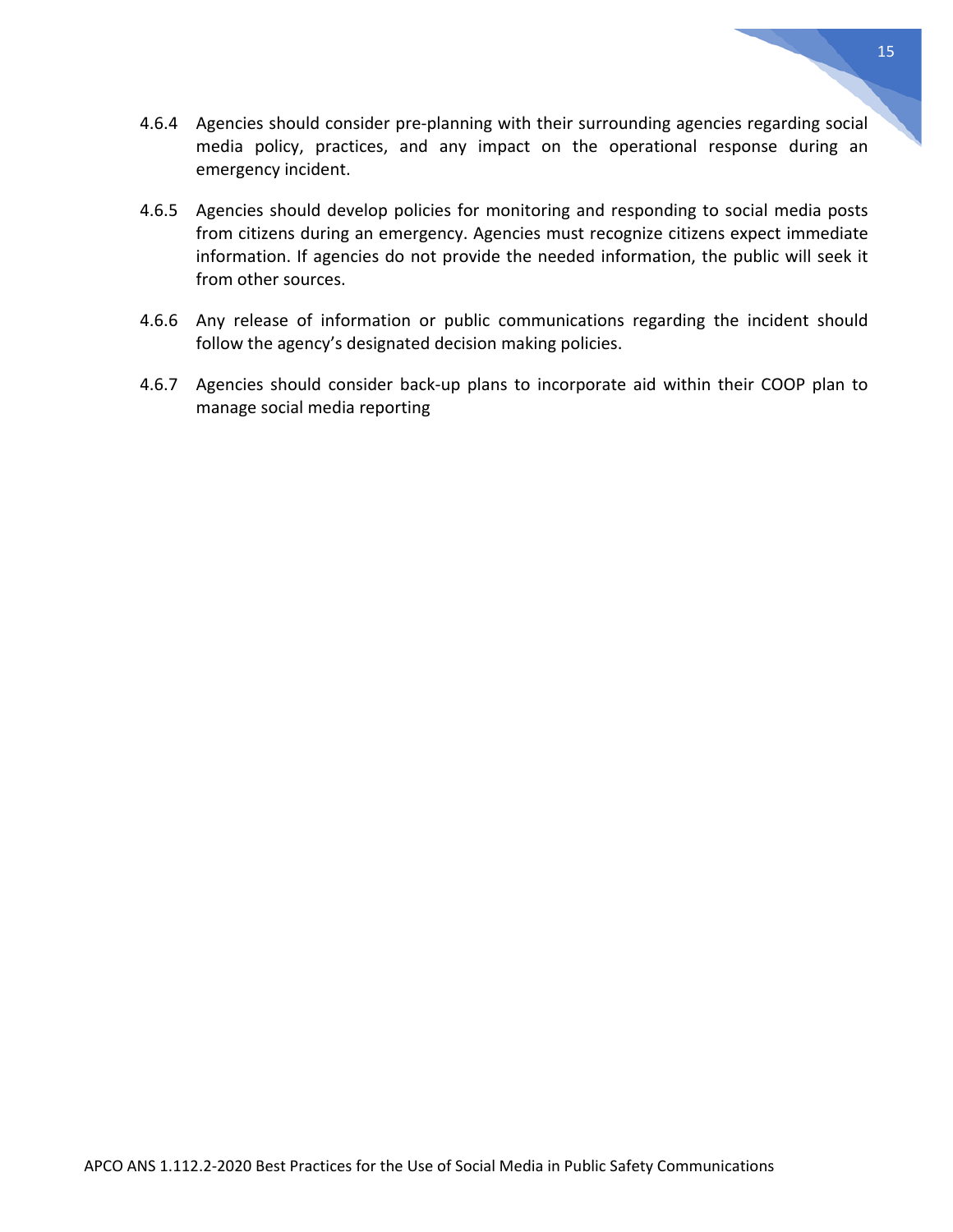# **ACRONYMS AND ABBREVIATIONS**

- **ANS** American National Standards **ANSI** American National Standards Institute **APCO** Association of Public Safety Communications Officials **CAD** Computer Aided Dispatch **COOP** Continuity of Operations Plan **ECC** Emergency Communications Center
- **NG911** Next Generation 9-1-1
- **SDC** Standards Development Committee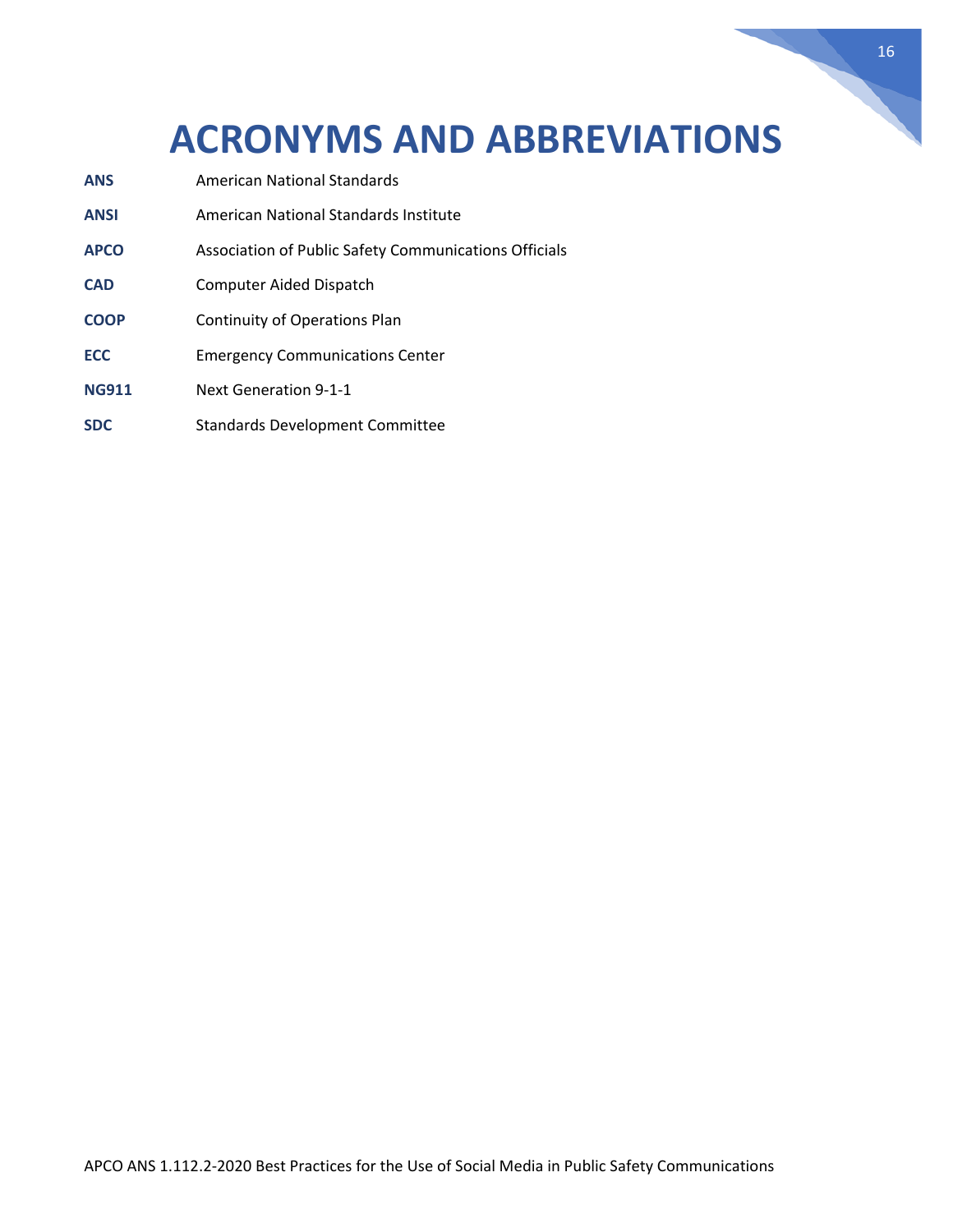# **GLOSSARY**

<span id="page-16-0"></span>**AGENCY:** The hiring authority that defines the roles, responsibilities, policies and procedures, and performance standards that direct the activity of the Public Safety Telecommunicator. In multi-discipline centers, the agency governs the operation providing call taking/dispatch and related services to customer agencies. In single discipline centers, a single agency may direct these services for one or more departments within a service area.

**CALLS FOR SERVICE:** A call that results in the provision of a public safety service or response.

**CALLTAKER:** A Telecommunicator who processes incoming calls for service through the analyzing, prioritizing, and disseminating of information to aid in the safety of the public and responders.

**SHALL:** Within the context of this standard, "shall" indicates a mandatory requirement.

**SHOULD:** Within the context of this standard, "should" indicates a recommendation.

**STANDARD OPERATING PROCEDURES (SOP):** A written directive that provides a guideline for carrying out an activity. The guideline may be made mandatory by including terms such as "shall" rather than "should" or "must" rather than "may".

**SOCIAL MEDIA:** Any of a number of integrated web-based technology tools that allow users to create content and share that content through various connections.

**TELECOMMUNICATOR:** The individual employed by a public safety agency as the first of the first responders whose primary responsibility is to receive, process, transmit, and/or dispatch emergency and non-emergency calls for service for law enforcement, fire, emergency medical, and other public safety services via telephone, radio, and other communication devices.

**QUALITY ASSURANCE PROCESS:** A formal assessment process by which actual performance, behavior, and outcomes are compared against established standards to ensure compliance, consistency, and accuracy in the delivery of quality service.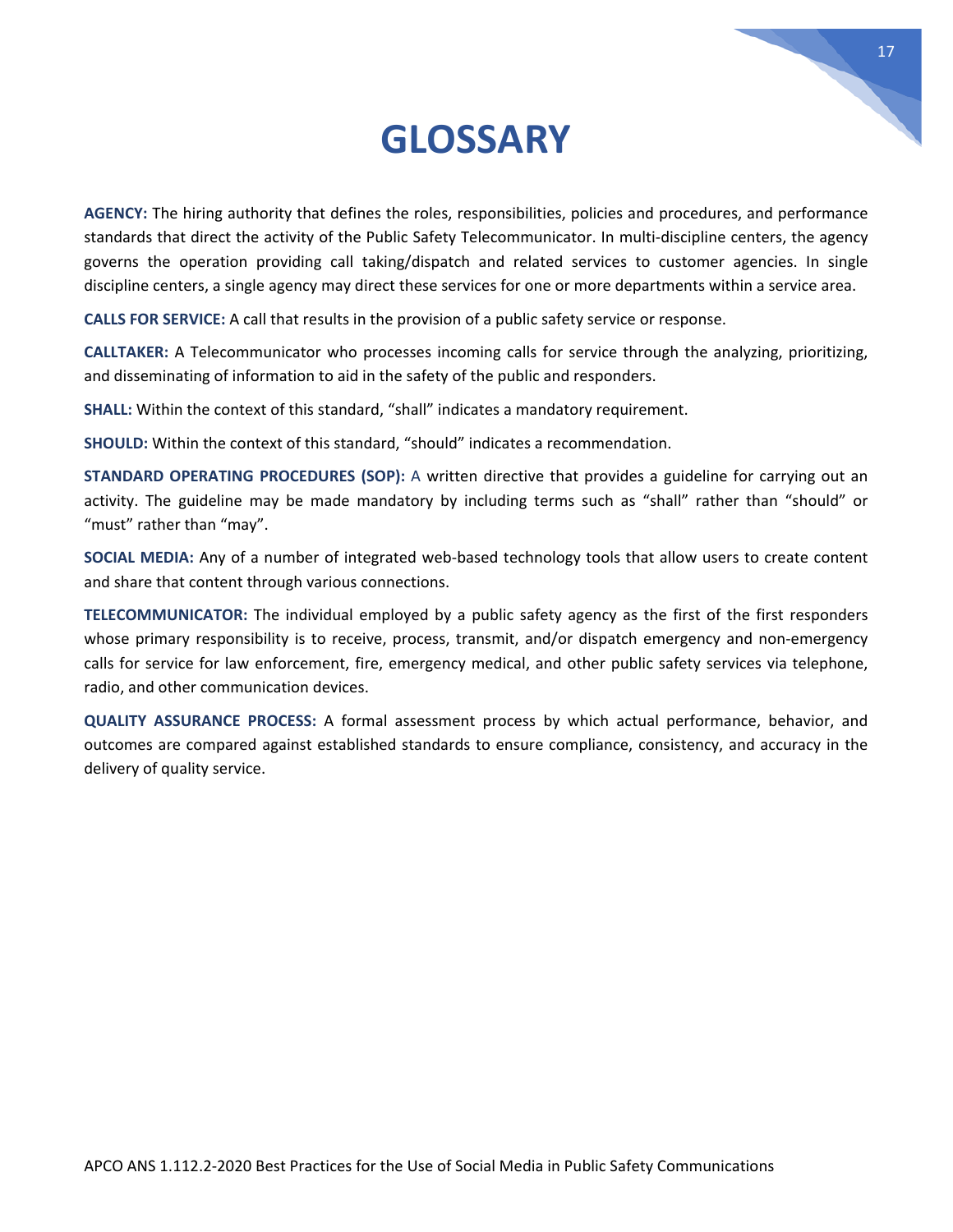# **ACKNOWLEDGMENTS**

<span id="page-17-0"></span>Special recognition goes to the committee members that provided their expertise in updating this document to successfully create this candidate standard.

#### **Danielle Ferguson, RPL**

Williamson County Department of Emergency Communications Franklin, TN

#### **Larry Brown**

Williamson County Department of Emergency Communications Franklin, TN

#### **Anthony Covington, RPL**

Office of Unified Communications Washington, DC

#### **Patrick Mignogna**

University of Pittsburgh Police Department Pittsburgh, PA

#### **Amy VanDonk**

Prineville Police Department Prineville, OR

**LeAnn Delp, RPL** Essex County Regional Emergency Communications West Newbury, MA

**Timothy Coale** Worcester County Department of Emergency Services Forest Hill, MD

#### **Justina Hanquet**

Valley Communications Center Kent, WA

**Michelle Potts** Chandler Police Department/Communications Chandler, AZ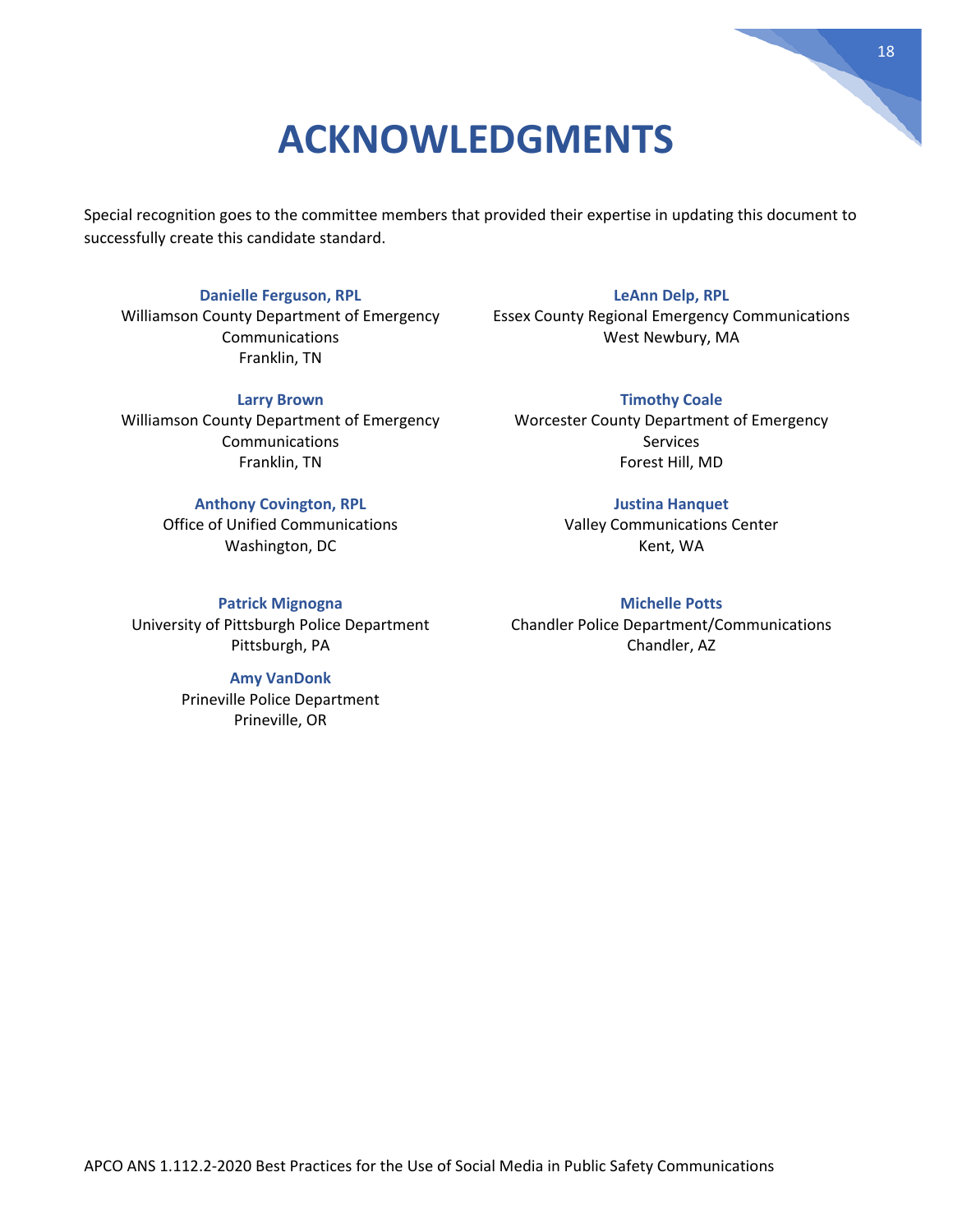Special recognition goes to the Standards Development Committee members that provided their expertise developing the scope and need for this standard and for the support and guidance they provided during the development of this candidate standard.

#### **Karen Allen**

SRP Security Services Phoenix, Arizona

> **Stephen Devine** FirstNet

**Stephen Ashurkoff, ENP** Comtec Safety and Security Technology

> **Bud Hicks, ENP** Grundy County 911 Morris, Illinois

**Nathan McClure, ENP** Past APCO International President AECOM, Retired

**Jackie Pace** Redwood City, California

**Daniel Morelos** Tucson Airport Authority (retired) Tucson, Arizona

**Sherry Taylor**

Cayman Islands Department of Public Safety Communications, George Town, Grand Caymen

#### **Megan Bixler**

Standards / ACS Program Manager APCO International

**Casey Martins** Resource Coordinator APCO International

**Gary Bates** Pyramid Consulting

**James Leyerle, ENP**  OnStar, Retired

**Kim Ostin** Sterling Heights Police Dept. (Ret) Sterling Heights, MI

#### **Judith Weshinskey-Price**

Pinellas County Regional 9-1-1 Largo, Florida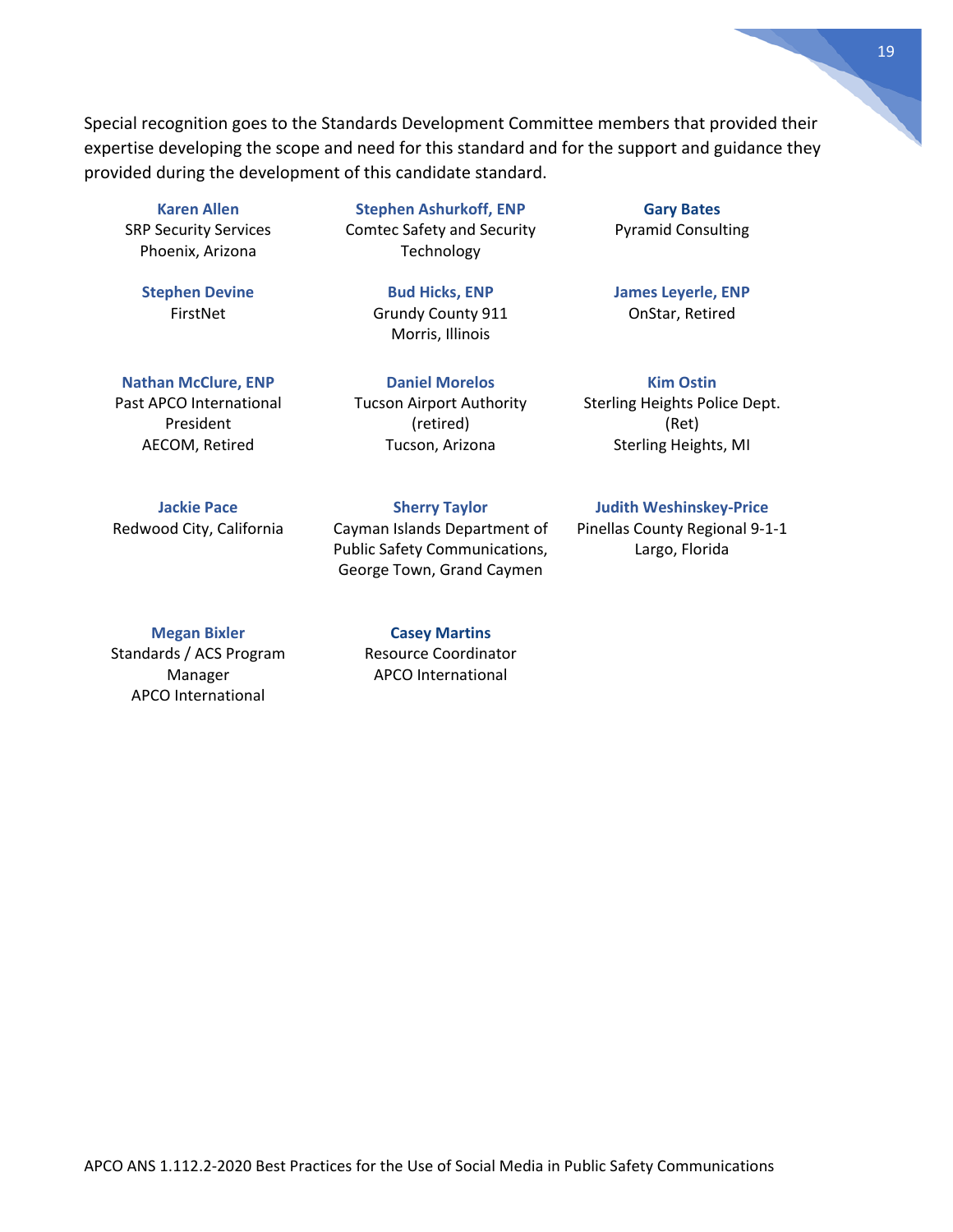<span id="page-19-0"></span>